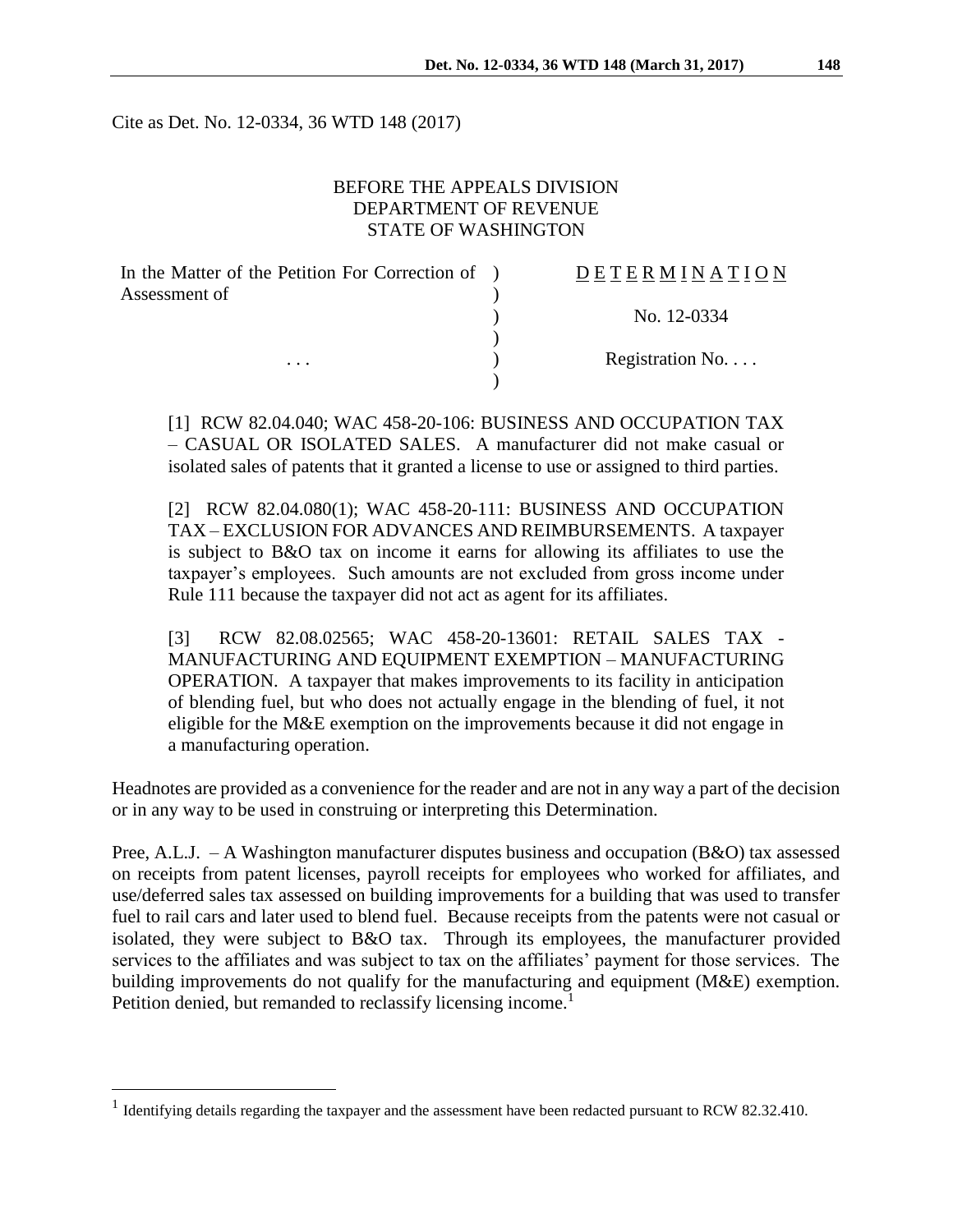### ISSUES

- 1. Were the manufacturer's receipts from the patents exempt from B&O tax as casual or isolated sales under RCW 82.04.040(2); and if not exempt, under which classification were they taxable?
- 2. Under WAC 458-20-111 (Rule 111), were payroll receipts from affiliates for the manufacturer's employees excludable from the manufacturer's measure of B&O tax?
- 3. Under WAC 458-20-13601 (Rule 13601) and RCW 82.08.02565, were the manufacturer's improvements to the building exempt from retail sales tax if the building did not initially qualify for the M&E exemption?

# FINDINGS OF FACT

[Taxpayer] manufactures fire retardant products in Washington. It also transfers diesel fuel to rail cars. The taxpayer has several affiliates for which the taxpayer's employees provide services. The taxpayer had two patents on its products, which it transferred or assigned to others for consideration. The taxpayer did not pay B&O tax on its receipts from the patents or on the services performed by its employees.

The Department of Revenue (Department) reviewed the taxpayer's records for the period from January 1, 2006, through December 31, 2009. On November 16, 2011, the Department's Audit Division assessed \$ . . . in B&O tax under the service and other activities classification on the taxpayer's receipts for the patents and on the taxpayer's payroll receipts from its affiliates. In addition, the Audit Division assessed \$ . . . use tax and/or deferred sales tax on improvements to its diesel terminal. The taxpayer appealed. The taxpayer has three issues with the assessment, which we will identify as: (1) Patent Receipts, (2) Payroll, and (3) Terminal Improvements.

Patent Receipts: The taxpayer contends that its patent receipts were from casual and isolated sales and, therefore, not subject to B&O tax. The taxpayer notes that while it has been in the manufacturing business over thirty years, it had only the two patents. According to the taxpayer, it decided to sell the patents after it changed its manufacturing process. As such, the taxpayer argues the patent sales were incidental to its manufacturing activity and, therefore, casual and isolated sales, not subject to B&O tax.

The Audit Division contends that the taxpayer's patent development was a regular, recurrent, and continuing activity. The taxpayer maintained a research and development department during the audit period. It applied for its first patent in 1980 and received the patent in 1982. It applied for its second patent in 1995 and received the patent in 2002. The Audit Division concluded that the taxpayer's development, use, and subsequent sales of patents were the result of a regular and continuing business.

A review of the records indicates that the transactions involving the patents were not simple sales. The first transaction involved [Patent 1], a [patent for a] fire retardant chemical used to treat wood roofing. The taxpayer granted [Company X], an exclusive license to use [the product covered by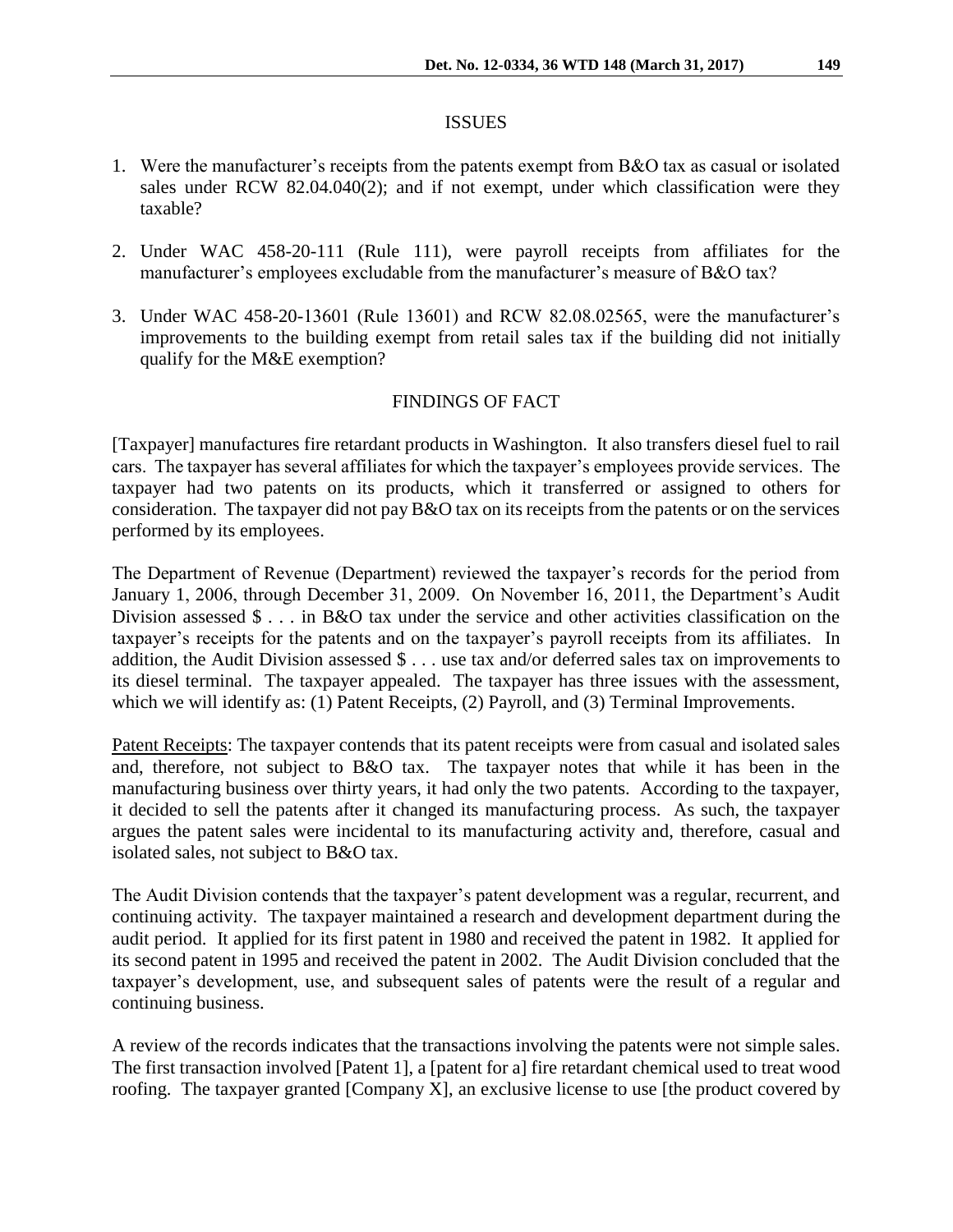Patent 1] for five years. [Company X] could not transfer or sublicense use of [the covered product] without the taxpayer's consent. The agreement was silent regarding the right to sue or be sued.. . . The taxpayer retained the right to use [or sell the product covered by the patent]. The taxpayer agreed to sell [the product covered by Patent 1 to Company X] during the term of the license agreement. In addition to an "Up Front License Fee," [Company X] agreed to pay the taxpayer a royalty of \$ . . . per square of wood roofing . . . treated with [the patented product]. In litigation with [Company X], the taxpayer acknowledged that the contract was structured as a license, instead of an outright purchase. . . . The taxpayer also entered license agreements with [Company X] for subsequent periods. *Id.*

During the audit period, on September 1, 2007, the taxpayer assigned to an affiliate, "all of its rights title and interest in and to the [p]atent throughout the world . . ." for [Patent 2], a pressure impregmentation method, which the taxpayer explained was used to harden wood. On November 30, 2008, the affiliate assigned all of its patents back to the taxpayer. The 2008 assignment agreement did not exclude [Patent 2], nor was it limited to [Patent 2]. Therefore, the taxpayer not only assigned patents to others for consideration, it reacquired the patents, and possibly acquired other patents for its use, or possibly subsequent assignment, resale, or other transfer by the taxpayer.

Payroll: Regarding the receipts from its affiliates for employees, the taxpayer contends that those were excludable reimbursements for its payroll advances. The taxpayer argues the affiliates employed the employees. Yet, the taxpayer was the employer of record. The taxpayer also registered the employees in its name with the Washington Department of Employment Security.

The taxpayer provided various services for its affiliates including accounting, banking, research and development, and management. . . . The Audit Division assessed B&O tax on receivable accounts for the affiliates' payroll.

Terminal Improvements: In 2009, the taxpayer remodeled a building on its manufacturing site into a terminal to load diesel fuel from trucks into rail cars. While the taxpayer did not own the fuel, it received a fee for transferring the fuel, upon which the taxpayer paid B&O tax. Eighteen months after the terminal became operational, the taxpayer began mixing chemicals into the fuel in the facility. The taxpayer contends that its payment for improvements to the facility should be exempt from sales and/or use tax as manufacturing [M&E].

The Audit Division toured the diesel terminal on April 19, 2010. At that time, the taxpayer explained that the terminal was used only to transfer the diesel fuel from trucks to the trains. After the Audit Division provided the taxpayer a preliminary audit schedule assessing deferred sales and/or use tax, the taxpayer said the building was exempt as M&E because it was used to blend additives into the fuel. A second tour on December 14, 2010, revealed that the taxpayer had changed the facility since the first tour so it could mix chemicals into the fuel. The taxpayer did not have the ability to mix chemicals into the fuel until eighteen months after the building was converted into a fueling terminal (after the audit period).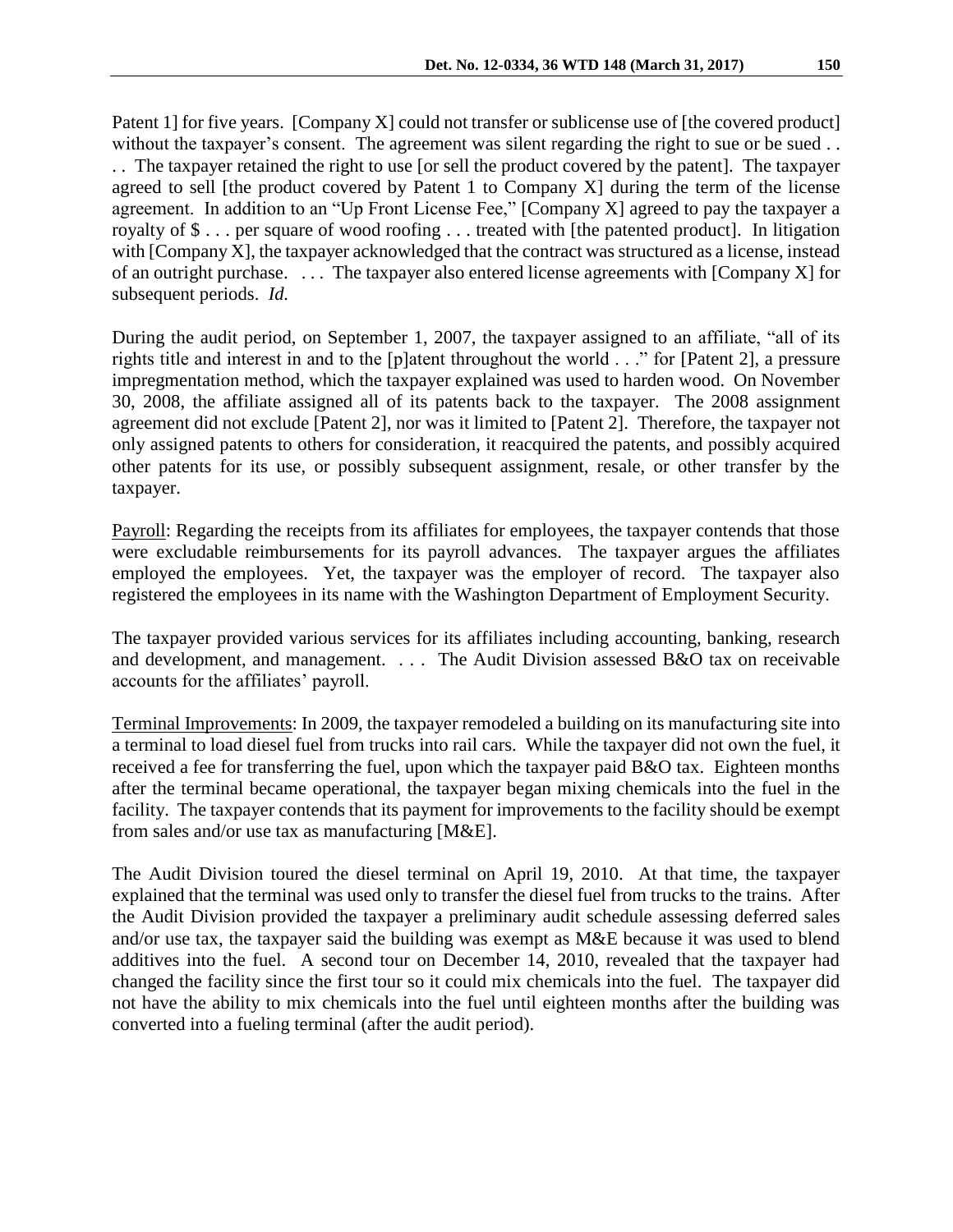#### ANALYSIS

Patents: Our first issue involves B&O tax assessed on the taxpayer's receipts from patents. The B&O tax is imposed on the privilege of engaging in business activities and is measured by an application of the tax rate against the gross proceeds of the business. RCW 82.04.220 and RCW 82.04.080. The statutory scheme contemplates taxing a wide range of revenues. In general, all revenues are subject to B&O tax, unless a statutory deduction or exemption applies. The B&O tax does not apply to casual or isolated sales defined in RCW 82.04.040(2) as "a sale made by a person who is not engaged in the business of selling the type of property involved."

WAC 458-20-106 (Rule 106) [interprets] the statutory exemption, and states in pertinent part:

A casual or isolated sale is defined . . . as a sale made by a person who is not engaged in the business of selling the type of property involved. Any sales, which are routine and continuous, must be considered to be an integral part of the business operations and are not casual or isolated sales.

The one-time sale of a single item [may be] casual or isolated; however, licensing the right to use that same item is generally not considered casual or isolated. A license is continuous by its terms. Excise Tax Advisory (ETA) 3142.2009 recognizes B&O tax does not apply to casual and isolated sales of patents:

When the owner of a copyright, patent, license, franchise, trademark, tradename, or similar intangible (not including mineral rights) makes an outright sale of the copyright, patent, license, franchise, trademark, tradename, or similar intangible, the income is subject to the business and occupation (B&O) tax under the service and other activities classification. However, if the sale is a casual or isolated sale, then no B&O tax will apply. See WAC 458-20-106.

When the owner of a patent, copyright, or other intangible (not including mineral rights) grants a license to use the copyright, patent, license, franchise, trademark, tradename, or similar intangible, the income is subject to the B&O tax under the royalties classification. See RCW 82.04.2907.

To determine whether the transaction was a sale or mere license to use, the Department must determine if the purported licensee has a right of assignment (sale) or if the licensor retains residual patent ownership rights along with the right to assign them (license). ETA 3142.2009. We have previously distinguished patents from licenses as follows:

The fundamental distinction between an assignment of a patent and a license arrangement under a patent relates to the rights and liabilities of an assignee or licensee to sue or be sued for infringement of the patent. An assignee of a patent has the right to maintain suit for infringement and to be sued regarding the validity of the patent. A licensee only gains immunity from suit for infringement. *TWM Mfg. Co. v. Dura Corp.,* 189 USPQ 518 (1975).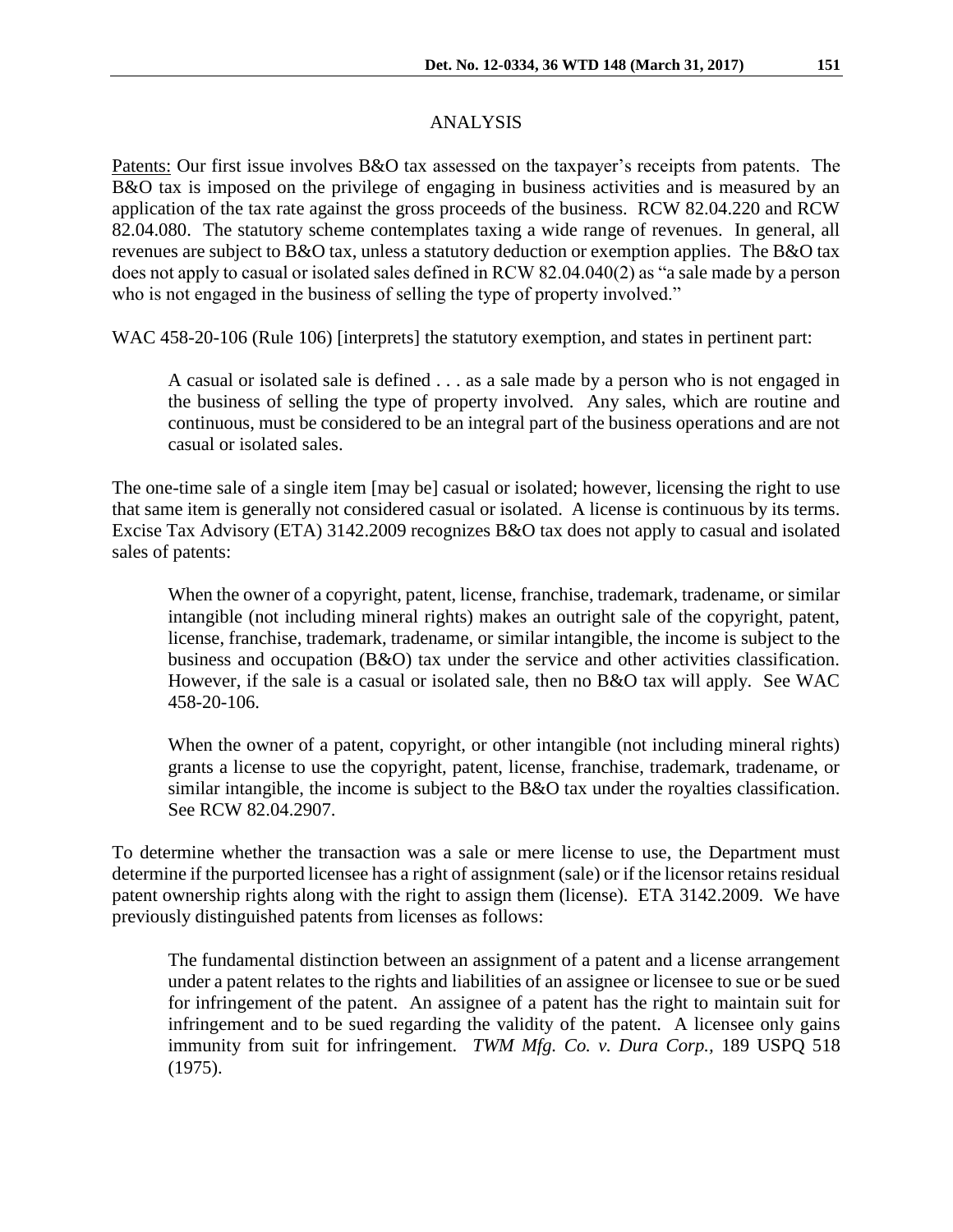Moreover, the implication in the agreement that the transferee has the right to assign and license the patents transferred to other[s] is another indication of a sale. *Hooker Chemicals and Plastics Corp. v. United States*, 199 USPQ 549 (1978).

Det. No. 85-97A, 7 WTD 383, 386-387 (1989).

. . . We conclude that under ETA 3142.2009, the taxpayer's income from the . . . license was subject to B&O tax. In [separate] litigation . . . , the taxpayer acknowledged that the contract was structured as a license, instead of an outright purchase. [Taxpayers are bound by the structure of transactions that they create. *See Nord Northwest Corp. v. Dep't of Revenue*, 164 Wn. App. 215, 230 (2011).]

[We conclude that the transaction was in substance a license arrangement, not an outright sale. In this case, Company X did not acquire full rights to Patent 1. Company X could not freely transfer, sell, or license Patent 1 to other parties. Company X's rights terminated in five years (or less in the case of material breach) with any rights, including proprietary information, returning to the taxpayer. The taxpayer and Company X entered two license agreements for subsequent periods, which could continue in perpetuity. Because there was no "sale," there was no "casual and isolated sale."

Our conclusion would not change even if we concluded the transaction was a sale. The Washington Supreme Court has described that the casual and isolated sale statute as a "tiny niche" for those not engaged in the business of selling the type of property involved. *Budget Rent-A-Car of Washington-Oregon, Inc. v. Dep't of Revenue*, 81 Wn.2d 171, 175 (1972). Though taxpayer may have only engaged in one or two patent transactions, they involved expensive transfers of very significant rights, and involved products that were significant components of taxpayer's business.]

The taxpayer appeared to assign more of its rights in [Patent 2] to its affiliate. In the September 1, 2007 [Patent 2] agreement, the taxpayer assigned, ". . . all of its rights, title and interest in and to the Patent throughout the world . . . ." The assignment included the right to sue. However, the taxpayer reacquired those rights and possibly the rights to more patents within fifteen months of the assignment. The taxpayer not only developed and sold patents; it licensed the rights to use them. Further, it acquired patents. These assignments were not isolated. The assignments were related because the taxpayer reacquired the same patents that it claims it sold. We conclude that the assignment of [Patent 2] and the license of ]Patent 1] were not casual or isolated sales and that the income from the sales, transfers, or other assignments of the taxpayer's interests in both patents were subject to B&O tax.

The taxpayer has not raised the issue of the classification of the receipts derived from the taxpayer licensing of [Patent 1] and the [Patent 2] assignment. The Audit Division assessed B&O tax from both these patents under the service and other activities classification. Under ETA 3142.2009, when the owner of a patent grants a license to use the patent, the income is subject to the B&O tax under the royalties' classification. Receipts from outright sale are taxable under the service and other activities B&O classification. *Id.*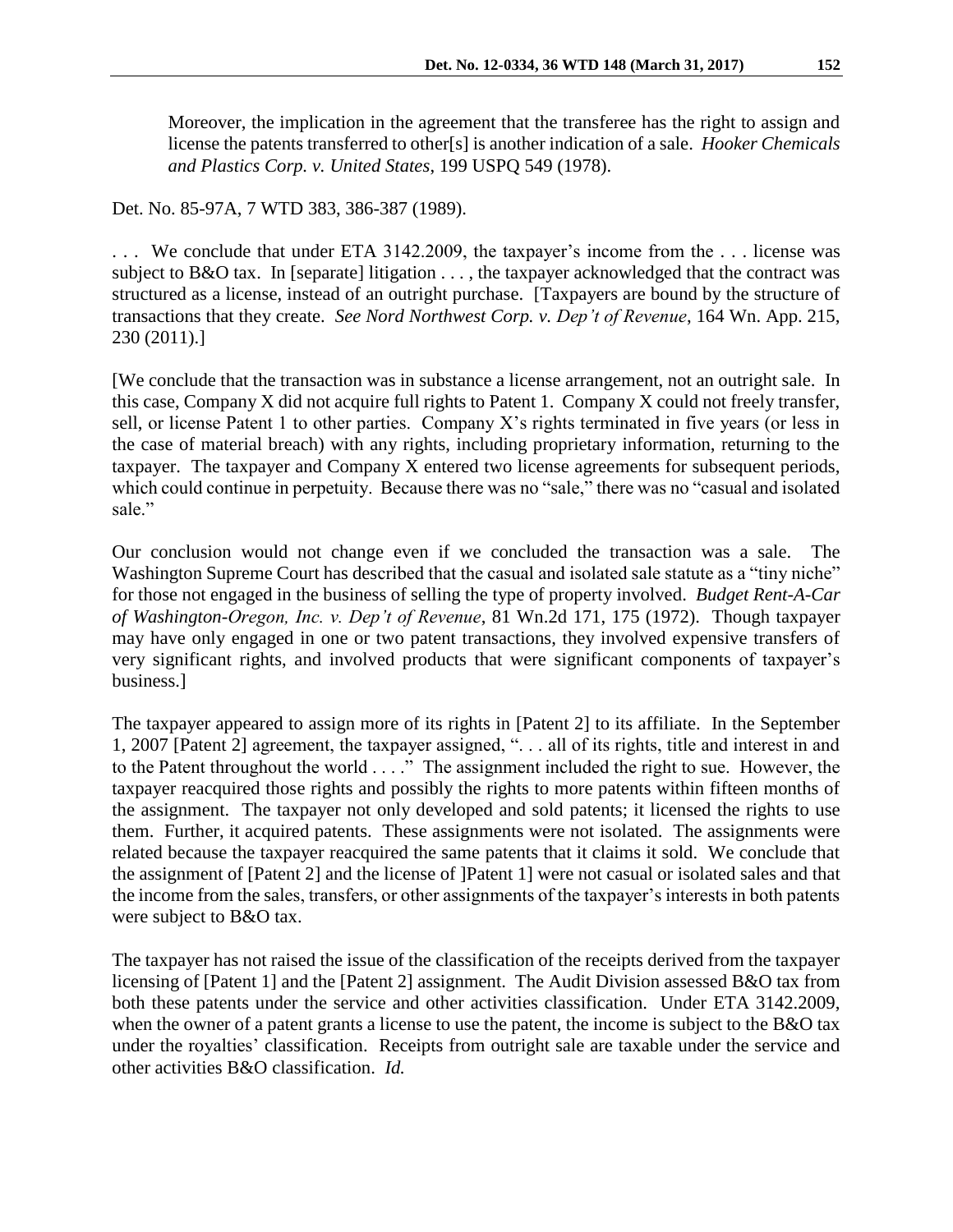The Audit Division properly classified the [Patent 2] income under the service and other activities classification because the taxpayer assigned all rights to [Patent 2], including the right to sue. However, the license to use [Patent 1] did not include granting the right to sue and it specifically limited [Company X's] right to assign its rights. A license is a personal right, which may not be shared or transferred to others in the absence of an express provision in the license sanctioning sublicensing. [PATENT LAW FUNDAMENTALS § 19:5 (2d ed. 2002)]; *see also* Det. No. 85-97A, 7 WTD 383, 386-387 (1989). The taxpayer granted [Company X] a five-year license to use [Patent 1]. It did not sell the patent to [Company X]. The taxpayer and [Company X] structured the contract as a license rather than a sale of the patent. We conclude that the income from [the Patent 1] license was subject to the B&O tax under the royalties classification.

Payroll: RCW 82.04.220 imposes the [B&O] tax with the following language:

(1) There is levied and collected from every person that has a substantial nexus with this state a tax for the act or privilege of engaging in business activities. The tax is measured by the application of rates against value of products, gross proceeds of sales, or gross income of the business, as the case may be.

"Gross income of the business" means the value proceeding or accruing by reason of the transaction of the business engaged in. RCW 82.04.080(1). Rule 111 recognizes that certain advances and reimbursements are not gross income of the business and may be excluded from the measure of tax. However, Rule 111 states the exclusion for advances and reimbursements applies only when the customer or client alone is liable for payment of the costs and when the taxpayer making the payment has no liability either primarily or secondarily other than as agent of the customer or client. [*See Washington Imaging Services, LLC v. Dep't of Revenue*, 171 Wn.2d 548, 560, 252 P.3d 885 (2011) (quoting Rule 111)]. In *City of Tacoma v. The William Rogers Company, Inc.,* 148 Wn.2d 169, 60 P. 3d 79 (2002), the Washington Supreme Court decided whether money paid to a temporary staffing company by its clients, which amounts were passed on as wages to temporary workers, could be excluded from the measure of the staffing company's income. In order to exclude these payments from the measure of tax, the court ruled that two conditions must be met. A taxpayer must first establish that it received the funds as the agent of the customer or client. If this first condition is satisfied, the taxpayer must also establish that its use of the funds to pay a third party is solely as an agent of the customer or client. *Id*. at 177.

"Agency is the relationship which results from the manifestation of consent by one person to another that the other shall act on his behalf and subject to his control, and consent by the other so to act." *Walter v. Everett Sch. Dist*. No. 24, 195 Wash. 45, 48, 79 P.2d 689 (1938) (*quoting* Restatement of Agency sec. 1) (1933); *see also Matsumura v. Eilert*, 74 Wn. 2d 362, 368, 444 P.2d 806 (1968) (*citing* Restatement (Second) of Agency sec. 1 (1958)); [*Washington Imaging*, 171 Wn.2d at 562 (citing Restatement (Third) of Agency § 1.01 (2006))]. We have no evidence that the affiliates controlled the taxpayer, or that the taxpayer acted as their agent. . . . There is also no evidence of control by the purported principal over the purported agent. Control, according to the above-quoted definition, is a key element of an agency relationship. Without it, the definition is not satisfied and there is no agency relationship.